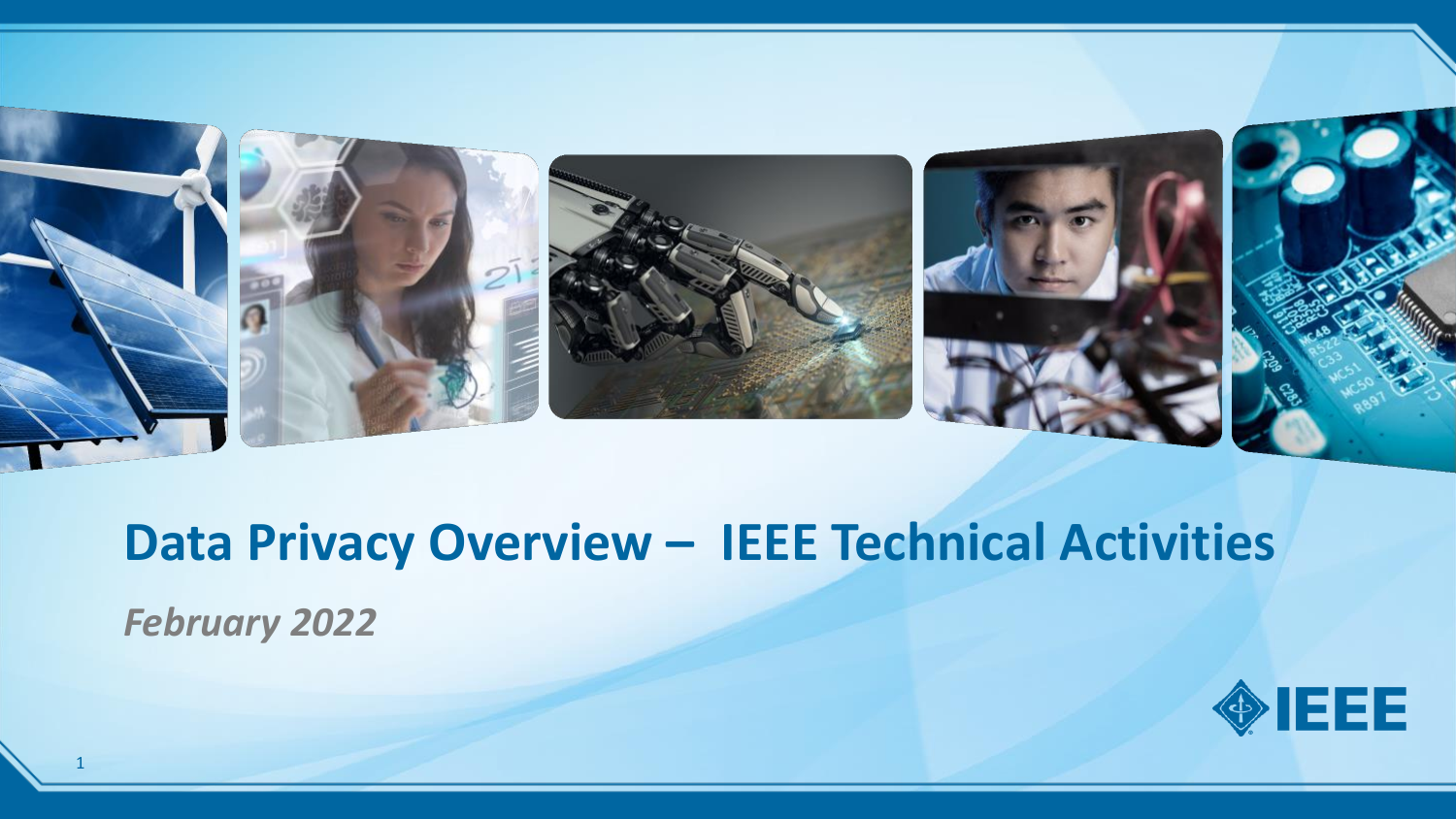#### **Agenda**

- ▶ Data Privacy Overview
- ▸Current state of IEEE and TA data privacy activities
- ▸Critical Areas for Staff and Volunteers
	- Handling of Data Breaches (process review)
	- Handling of Data Subject Requests (process review)
- ▶ Next Steps
- ► How you can help

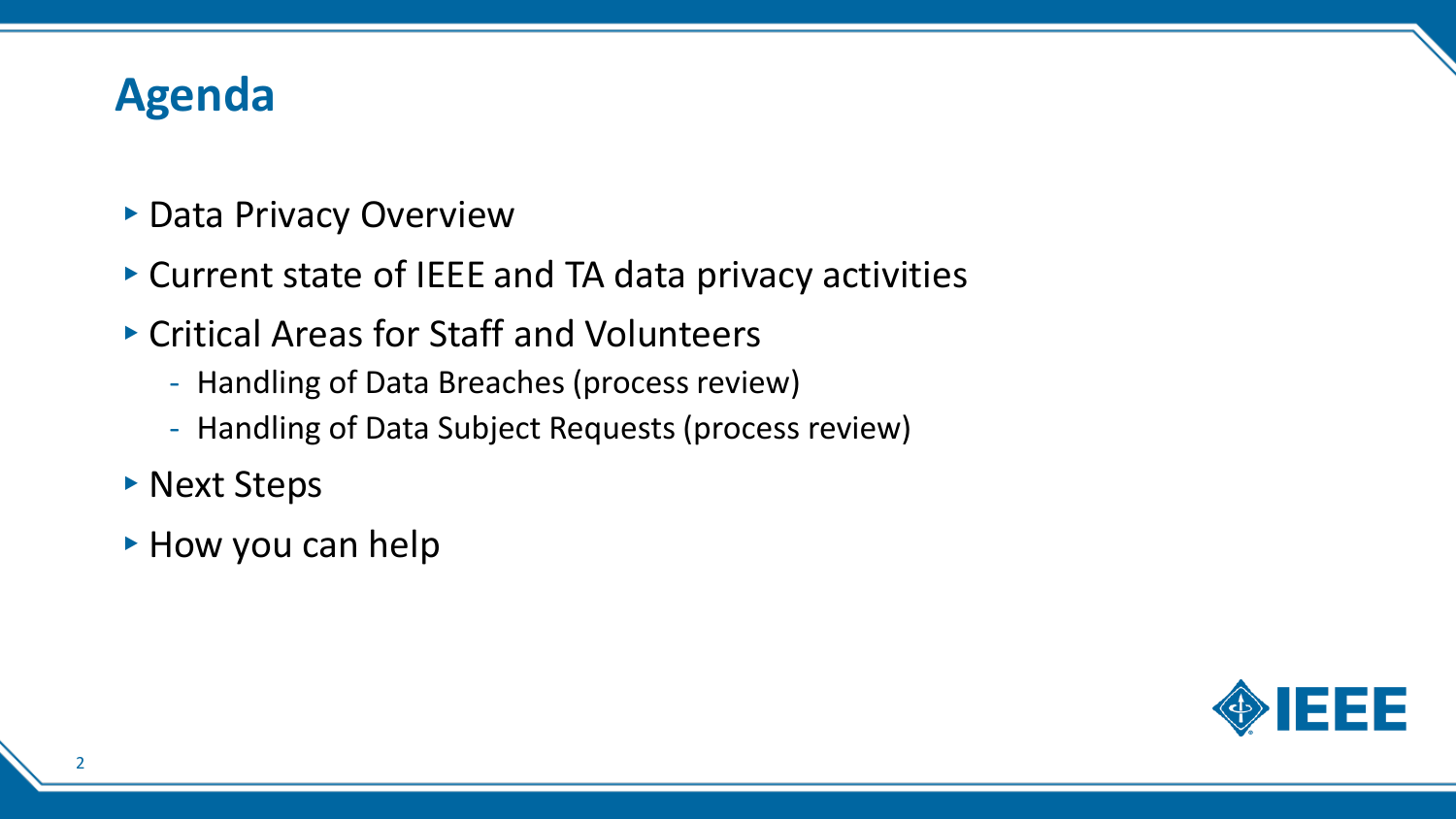#### **Our Current View of Data Privacy Began with GDPR**

- ▸The European Union General Data Protection Regulation (GDPR) (Regulation EU-2016/679) is a regulation by which the European Parliament, the Council of the European Union, and the European Commission intend to strengthen and unify data protection for all EU citizens and individuals within the European Union (EU)
- ▸The GDPR's primary aim is to give control back to citizens and residents over their personal data. Because of its extraterritorial aspects, international businesses are impacted by the regulation
- ▸The GDPR applies to organizations established in the EU and to organizations, whether or not established in the EU, that process the personal data of EU individuals
	- IEEE meets these qualifications and is subject to the GDPR and has committed to support data privacy
- ▸ Went into effect on *25 May 2018*. Additional similar regulations have also been enacted since then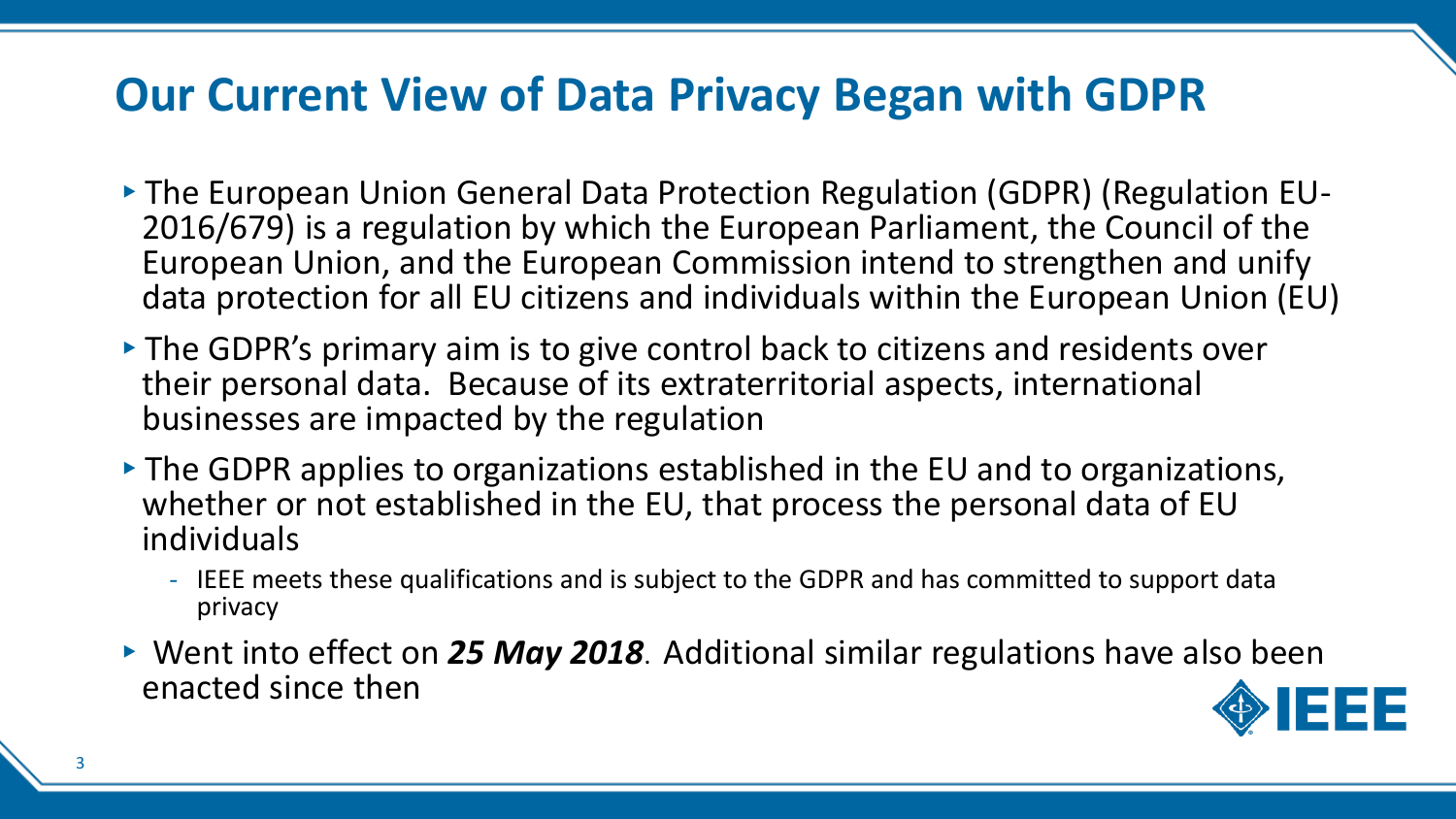#### **What are Some of the Key Points?**

- ▸**Right to be Forgotten**: Individuals may require data controller to erase their personal information from databases.
- ▸**Right to Access/Data Portability**: If asked, an organization must provide a copy of personal data in a commonly used and machine-readable electronic format.
- ▸**Breach Notification**: Organizations are now required to report data breaches to regulatory authorities within 72 hours of first becoming aware of the breach.
- ▸**Privacy and Data Considerations**: Organizations must design systems with privacy in mind from the outset ("Privacy by Design"). Organizations also should only process and maintain the data necessary for the completion of their duties, as well as limit access to only those needing this information.

**Fines for non-compliance may be substantial**

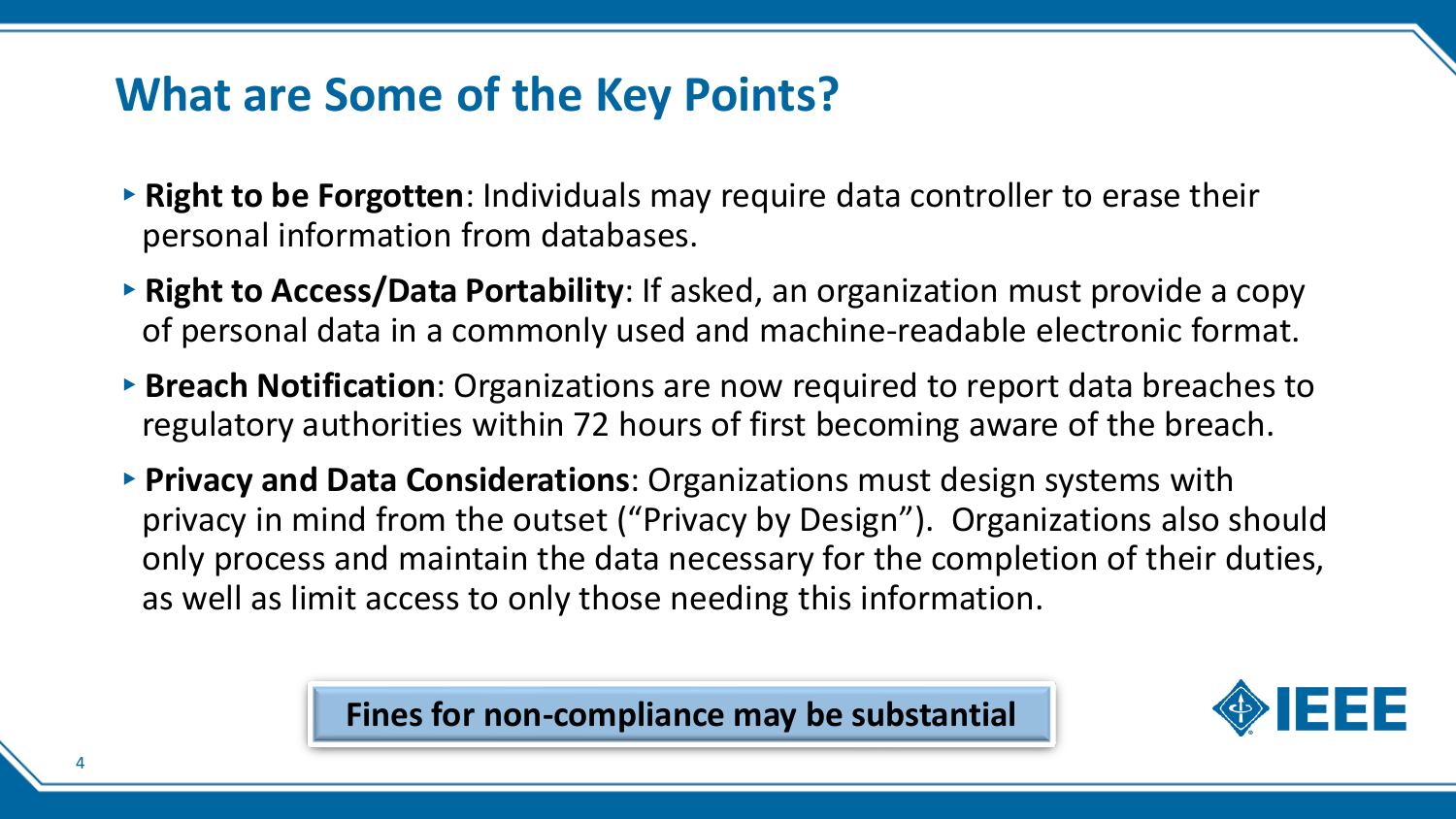#### **Consent as a Basis for the Use of Personal Information**

- ▸The GDPR and other data privacy regulations allows for the processing of personal data under specific circumstances; one is if the individual has provided consent
	- Consent must be opt-in, implied consent/opt-out is no longer viable
	- Consent to use personal data must be "freely given, specific, informed, and unambiguous"
- ▸Organizations must request consent in an intelligible and easily accessible form; legalese terms and conditions will not be acceptable
- ▸If personal data will be shared with third parties, this must be disclosed to gain effective consent
- ▸Consent must be as easy to withdraw as it is to give

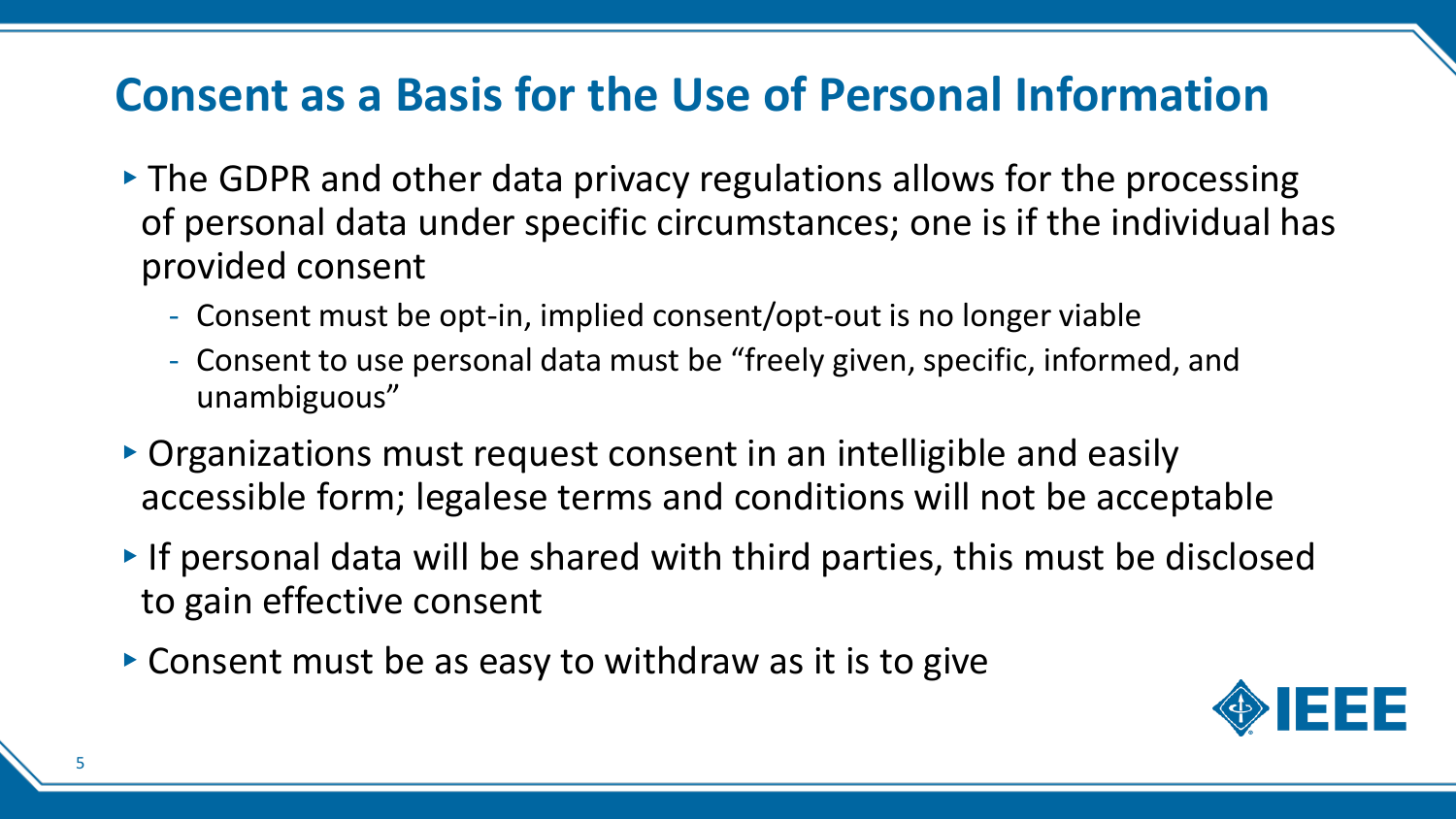## **IEEE Actions Addressing Data Privacy**

- ▸Updated compliance training courses for IEEE staff and volunteers
- ▸Evaluated existing vendor service agreements to ensure inclusion of data privacy-related terms and conditions
- ▸Evaluated business platforms and applications such as conference registration systems, websites, peer review tools, marketing and customer management systems to assess data privacy concerns
- ▸Improved consent and opt-out capabilities and centralized record keeping to enable customers to manage communications
- ▸Moving towards centralized applications and services where possible

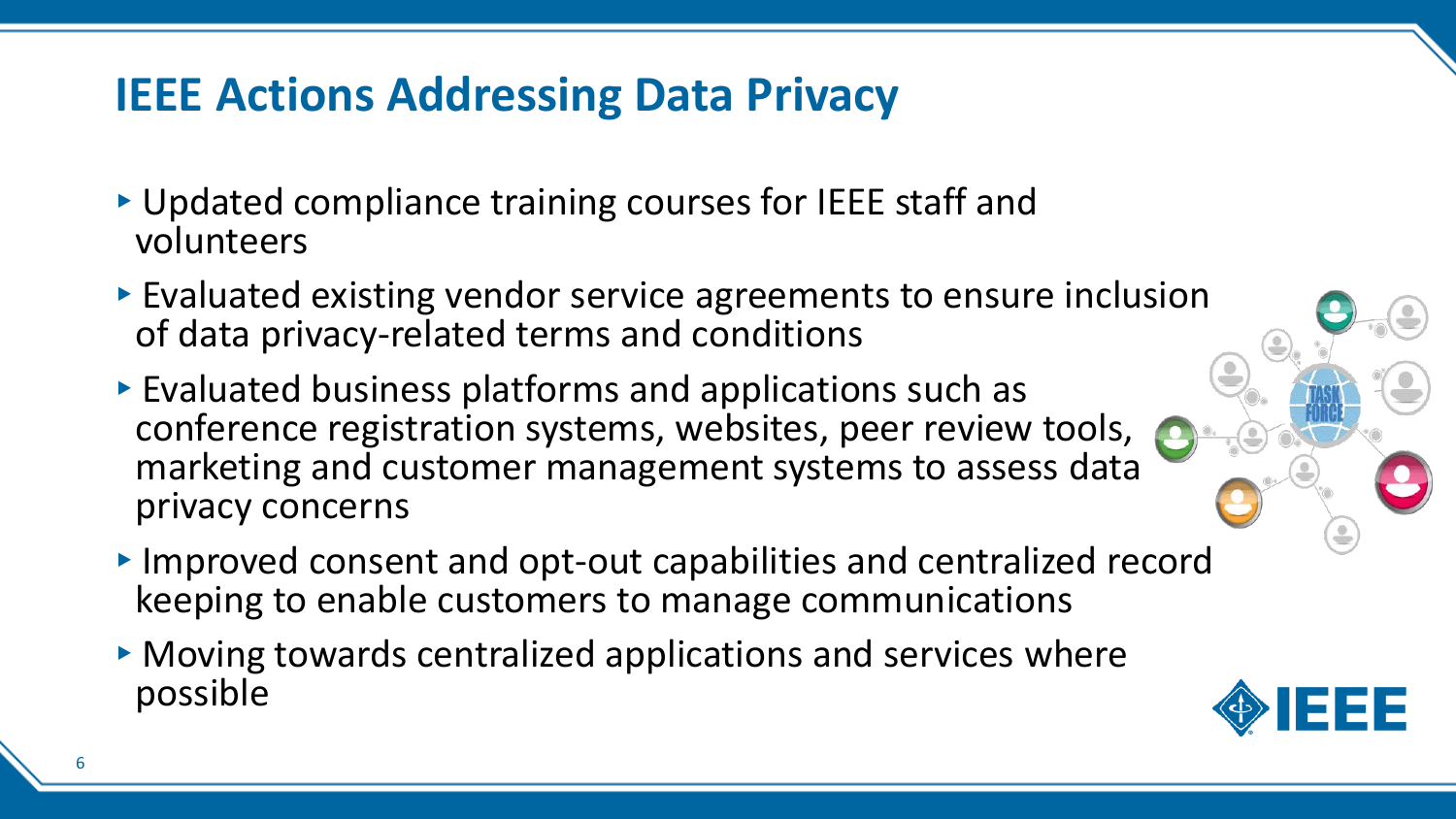### **What Does This Mean to IEEE Volunteers and Staff?**

- ▸Compliance relies on all of IEEE, both volunteers and staff
	- Consent-based marketing and communications is critical
	- Data must be handled properly
		- New Data Access and Use Policy
		- Updated Records Management Program
- ▸Processes for collecting personal data and emailing on behalf of IEEE have changed. This may include deletion of data currently in your possession
- ▸New tools and processes developed to support compliance
	- Data Subject Requests
	- Capture, tracking and application of consent of personal data use
- ▸Data breaches are critical and must be reported immediately by staff or volunteers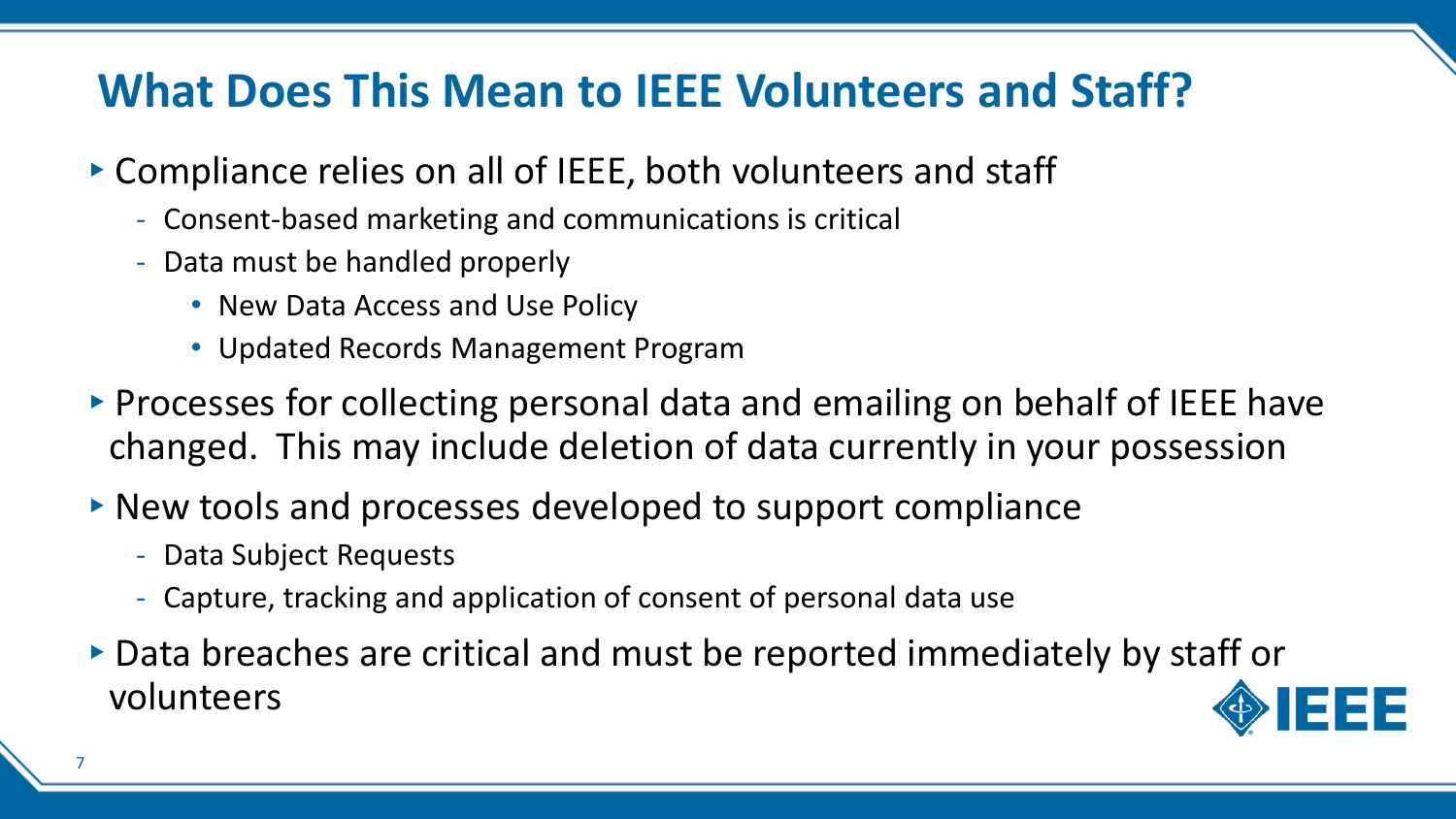## **Technical Activities GDPR Bulletins**

*<https://ta.ieee.org/operations/technical-activities-data-privacy-resource-page>*

- $\triangleright$  Bulletin #1 Overview of EU-GDPR and other Data Privacy Regulations
- $\triangleright$  Bulletin #2 Handling Data Breaches
- $\triangleright$  Bulletin #3 Data Privacy Consent Permission Marketing
- $\triangleright$  Bulletin #4 Data Privacy and Working with Event Contractors and Vendors
- $\triangleright$  Bulletin #5 Complying with Data Privacy During the Event Registration Process
- $\triangleright$  Bulletin #6 Handling Requests From Individuals under GDPR and other Data Privacy Regulations
- $\triangleright$  Bulletin #7 GDPR and Data Privacy Terms
- $\triangleright$  Bulletin #8 Social Media & Data Privacy
- $\triangleright$  Bulletin #9 Data Privacy and Personal Information on Websites
- ▶ Bulletin #10 Consent Capture and Recording in the IEEE Consent Management System
- $\triangleright$  Bulletin #11 Mailing List Consent Validation

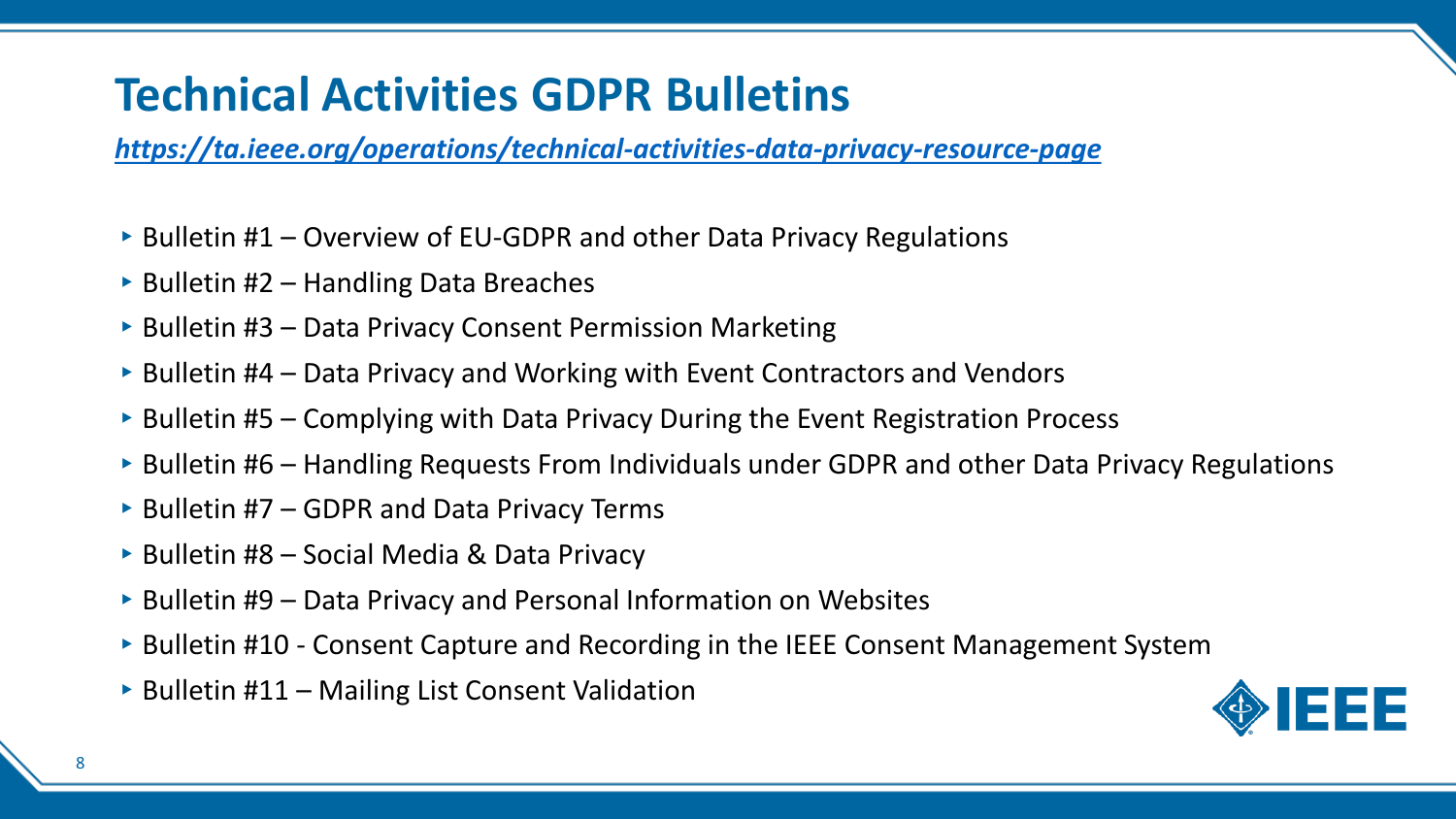## **Links to Additional Resources**

*<https://ta.ieee.org/operations/technical-activities-data-privacy-resource-page>*

- ▸[IEEE Data Access and Use Policy](https://www.ieee.org/ieee-data-access-and-use-policy.html)
- $\triangleright$  [Training](http://sites.ieee.org/gdpr/training)
- ▸[FAQs](http://sites.ieee.org/gdpr/faqs/)
- ▸[GDPR Dictionary](https://ta.ieee.org/operations/gdpr-dictionary)
- ▸[GDPR Quick Facts](https://ta.ieee.org/images/files/operations/gdpr/GDPR_quick_facts.pdf)
- ▸[IEEE Marketing Outreach Guidelines](chrome-extension://efaidnbmnnnibpcajpcglclefindmkaj/viewer.html?pdfurl=https%3A%2F%2Fwww.ieee.org%2F%2Fcontent%2Fdam%2Fieee-org%2Fieee%2Fweb%2Forg%2Foutreach-guidelines.pdf&clen=92663&chunk=true)
- ▸[IEEE Website and Campaign Consent Collection Instructions](https://ta.ieee.org/images/files/operations/gdpr/ieee_website_campaign_consent_collection_instructions_final_oct_2019.pdf)

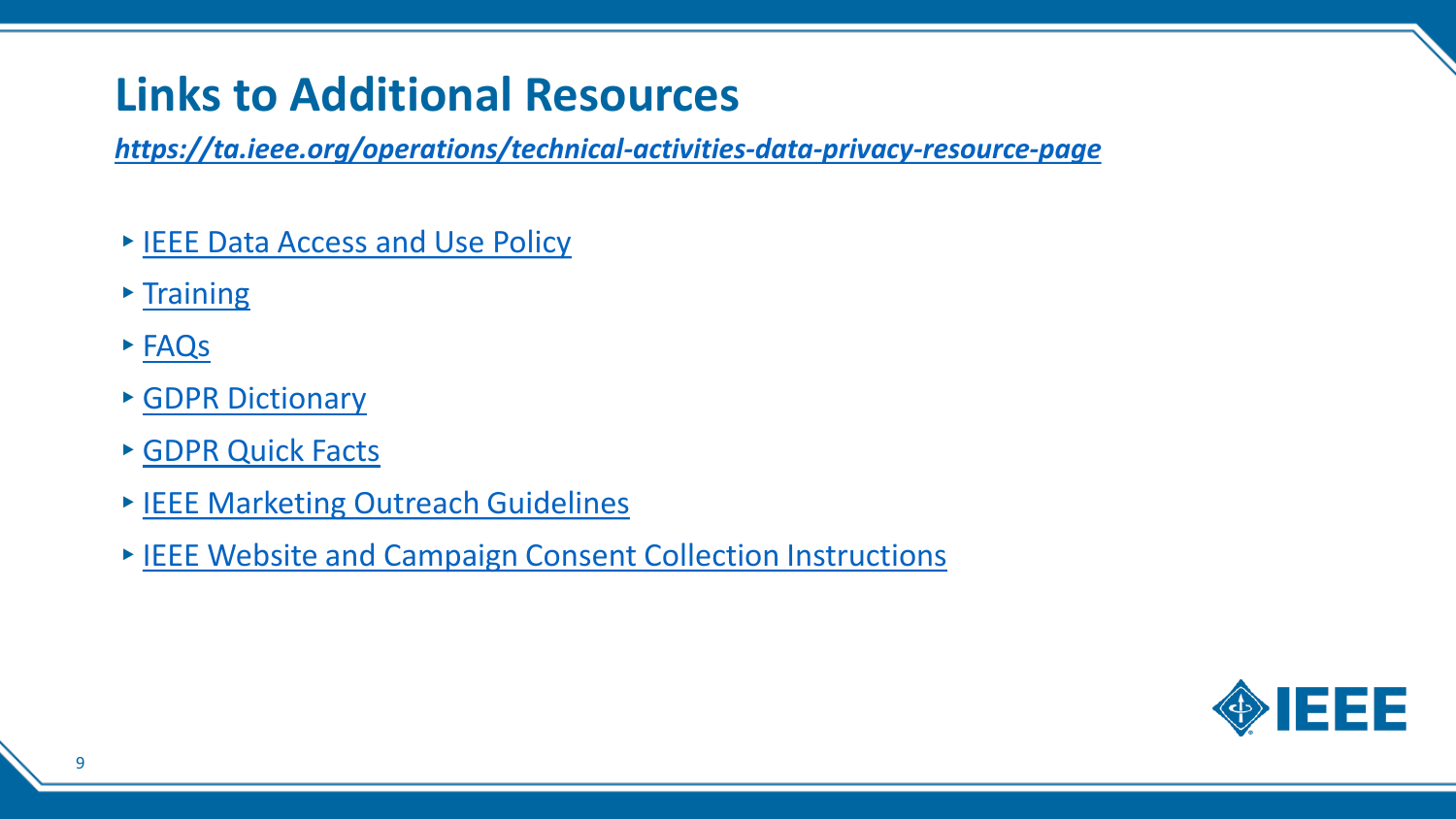# **Collection and Use of Consent**

- ▸Collection of consent (input to IEEE Content Management System (CMS))
	- Acceptance of IEEE Privacy Policy populated by:
		- Capture on IEEE websites
		- Capture via email marketing campaign
		- Capture via event registration using Bulk List Loading process or direct feed to the CMS
	- Website capture modules developed and waiting on technical instructions from IT
	- General marketing consent captured on websites or campaigns feed to the CMS
	- [Bulletin #10: Consent Capture and Recording in the IEEE Consent Management System](https://ta.ieee.org/operations/technical-activities-data-privacy-resource-page/bulletin-10-consent-capture-and-recording-in-the-ieee-consent-management-system)
- ▸Validation prior to marketing communications (use of consent)
	- Validation of mailing lists requires screening against the CMS to ensure agreement and confirm any "Do Not Contact" status
		- For internally managed campaigns, validation occurs automatically
		- Third party campaigns and other external lists require manual validation using the List Validation Tool



<sub>10</sub> - [Bulletin #11: Mailing List Consent Validation](https://ta.ieee.org/operations/technical-activities-data-privacy-resource-page/bulletin-11-mailing-list-consent-validation)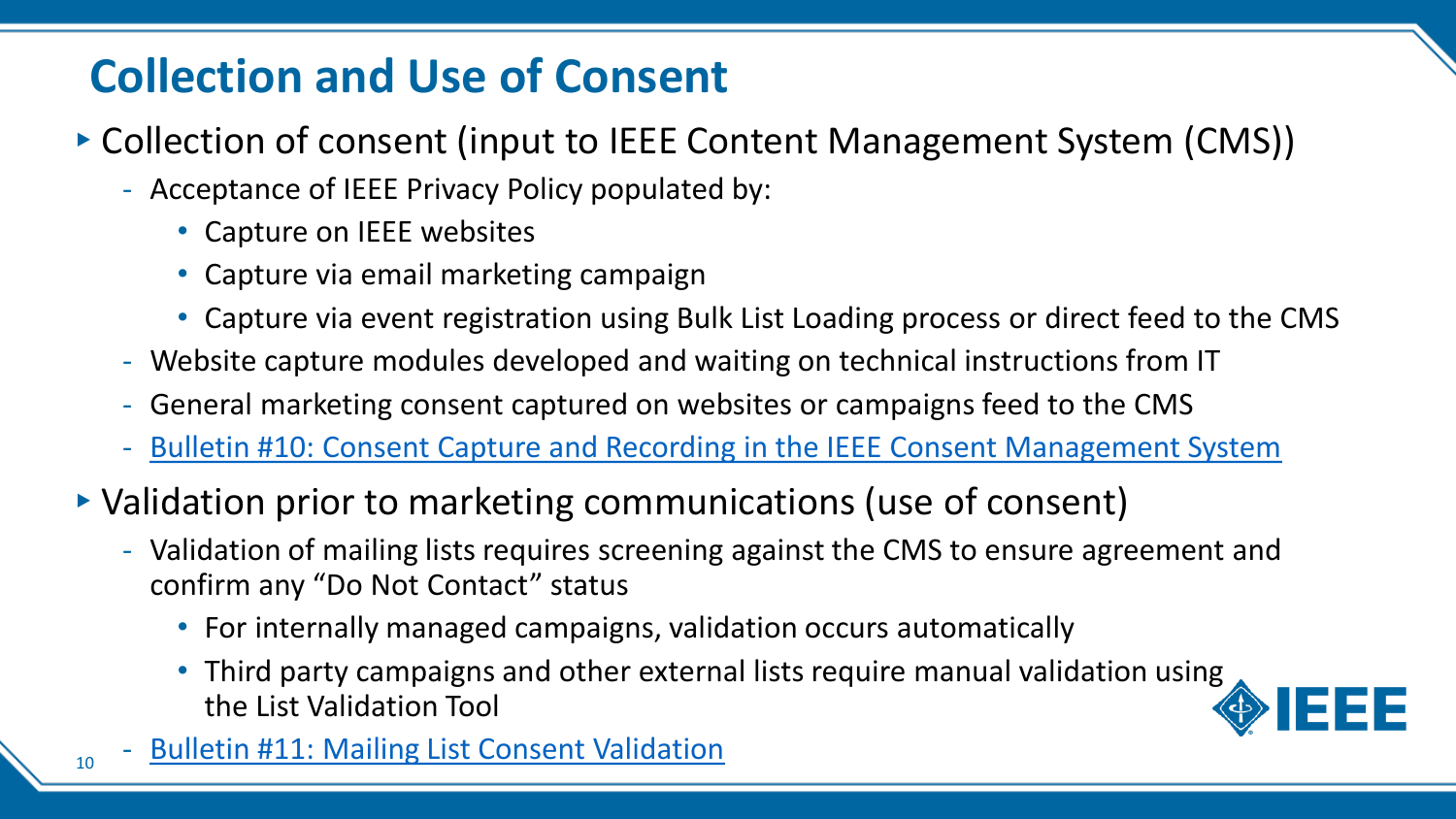#### **When to Use the List Validator Tool**

**External** (Obtained from No IEEE Owner)

#### **List Source**

**Internal** (Siebel, Tableau)

| on- | <b>Use List Validator</b>                                                              | <b>Use List Validator</b>                                            |
|-----|----------------------------------------------------------------------------------------|----------------------------------------------------------------------|
| u)  | <b>List Validator Not Required</b>                                                     | <b>List Validator Not Required</b>                                   |
|     | Internal, integrated<br>(e.g., Tableau, eNotice, enterprise<br>Marketo, BDRS Services) | <b>External, standalone</b><br>(e.g., MailChimp,<br>ConstantContact) |

#### **Campaign Tool, Service**

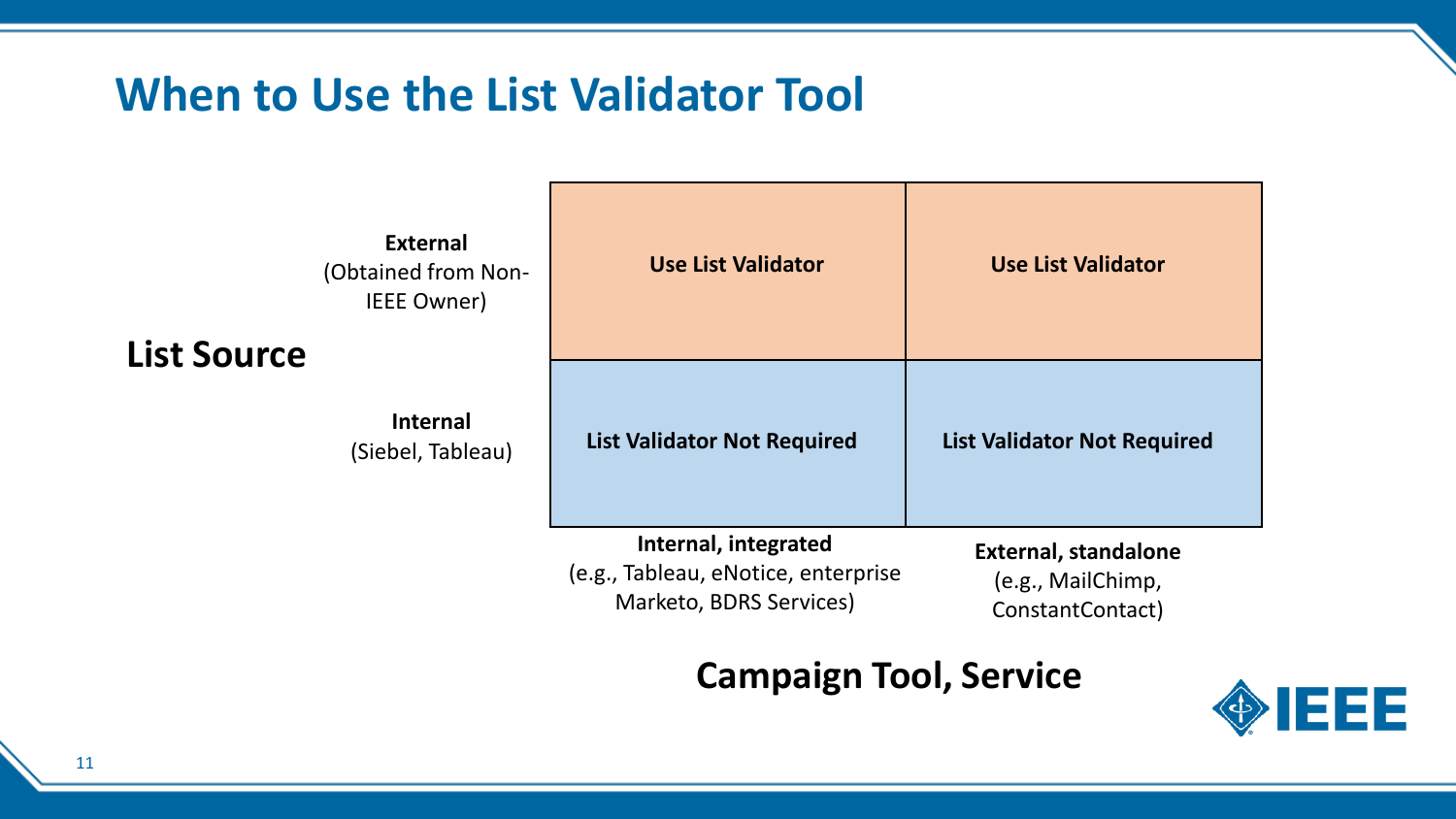# **Marketing Rules of Engagement Summary**

#### ▸List management

- Valid audiences based on interactions, purchases or engagement
- Maintain clean lists
- Remove invalid emails, local "Unsubscribes", or names that have had no interaction in the past two years
- ▸Campaign management options
	- Internal resources (BDRS, Marketo, eNotice)
	- External third-party vendors (e.g. MailChimp, ConstantContact, Higher Logic (previously MagnetMail))

#### ▸Email practices

- All communications MUST have a functioning "Unsubscribe" option
- Inclusion of acceptance of the IEEE Privacy Policy
- ▸For additional information see the [IEEE Marketing Outreach Guidelines](http://ieee.org/content/dam/ieee-org/ieee/web/org/outreach-guidelines.pdf) and the TA Bulletin #3 – [Data Privacy Consent Permission Marketing](https://ta.ieee.org/operations/technical-activities-data-privacy-resource-page/bulletin-3-gdpr-consent-permission-marketing)



12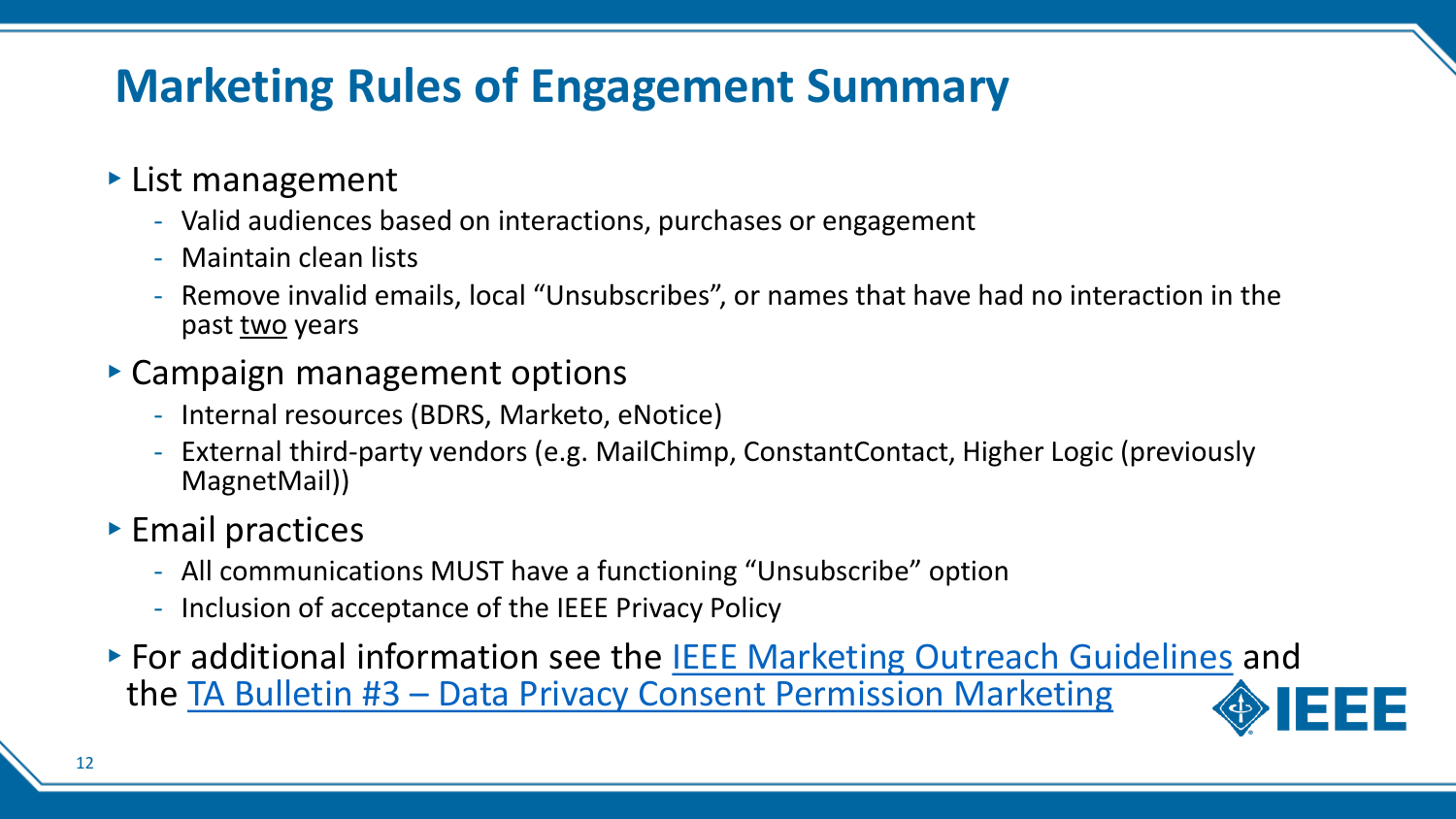#### **Events and Data Privacy**

*Attendee Registration*

- ▸Each event registration must collect consent locally to the following prior to processing the registration:
	- IEEE Privacy Policy
	- IEEE Event Terms & Conditions
- ▸Upon conclusion of the event, attendee registration lists with the appropriate acceptances must be submitted to IEEE for inclusion in IEEE's Content Management System (CMS)
	- Direct feed from Cvent registration system, managed by MCE
	- Bulk List Load process
- ▸Onsite registration should take action to protect registrant data:
	- Verify that the individual picking up a name badge is the actual individual
	- Shred any uncollected name badges
	- Lock registration laptops at all times
	- Avoid printing any registrant lists and shred those printed when no longer needed
- ▸[For additional information, see the TA Data Privacy Bulletin #5: Complying with GDPR During the Event](https://ta.ieee.org/operations/technical-activities-data-privacy-resource-page/bulletin-5-data-privacy-and-event-registration)  Registration Process

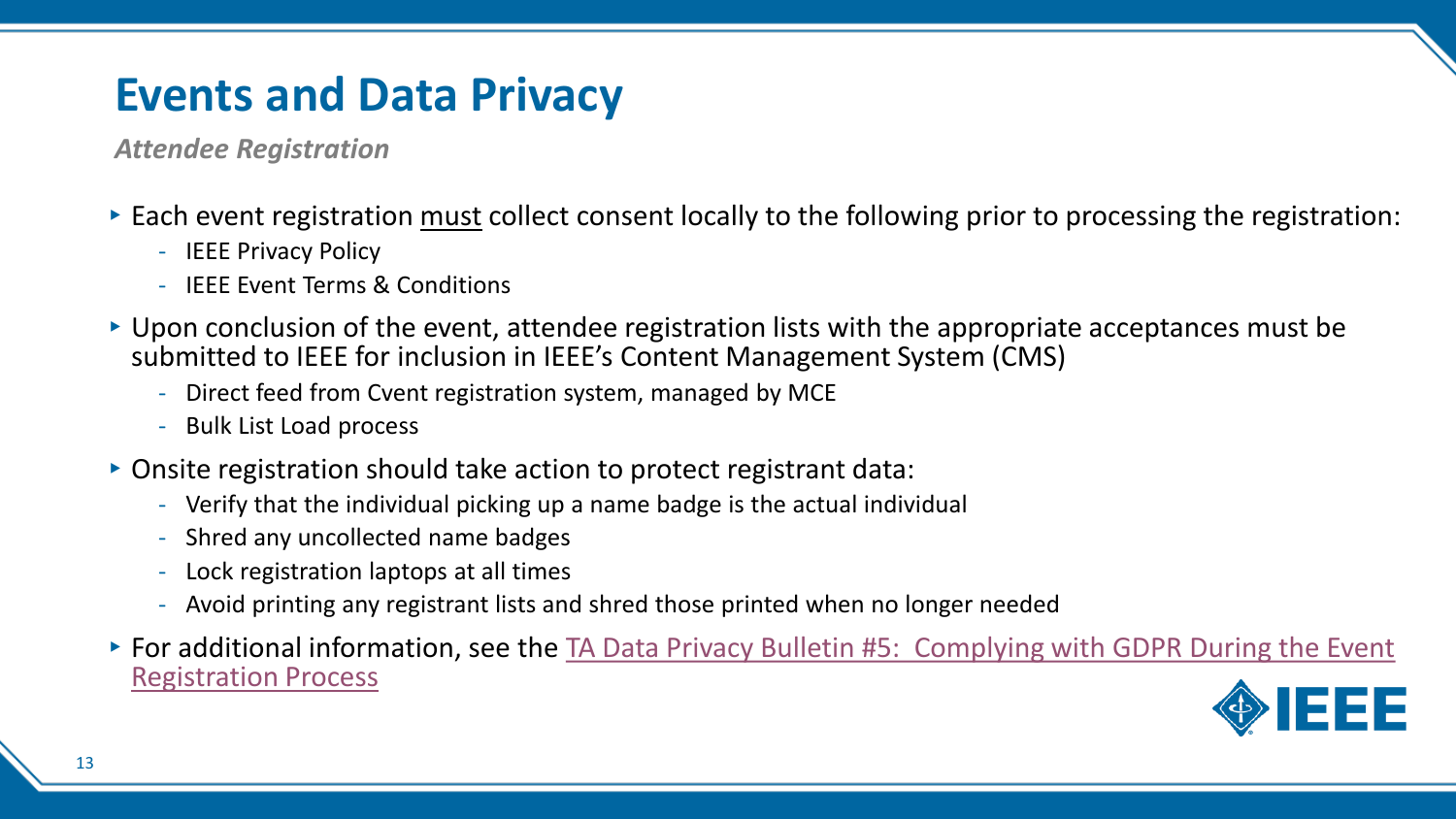# **Personal Information on Websites**

#### ▸Website Guidelines

- Volunteer leadership groups (Society AdCom, ExCom, Committees)
	- Only provide the information needed to allow other community members to contact them during their current term
	- Acceptable information includes; name, email, photo. Affiliation or employer should only be included when that is required information
	- Do NOT include address (home/work) and phone numbers
	- When an individual's term expires, the email address should be removed from the website
- Reviews or Testimonials
	- May be in written or video format
	- May include name, likeness and IEEE affiliation, but no contact information is appropriate
	- Should obtain agreement from the individual to use their image or video, comments, and opinions
- Awards or Honors Recipients
	- Provide only the name of the individual, no contact information
	- Only include affiliation if it is relevant to the nature of the recognition
	- Photos of the award presentation are appropriate
- ▸[For complete information, see Technical Activities GDPR Bulletin #9](https://ta.ieee.org/operations/technical-activities-data-privacy-resource-page/bulletin-9-data-privacy-and-personal-information-on-websites)  Personal Information on **Websites**

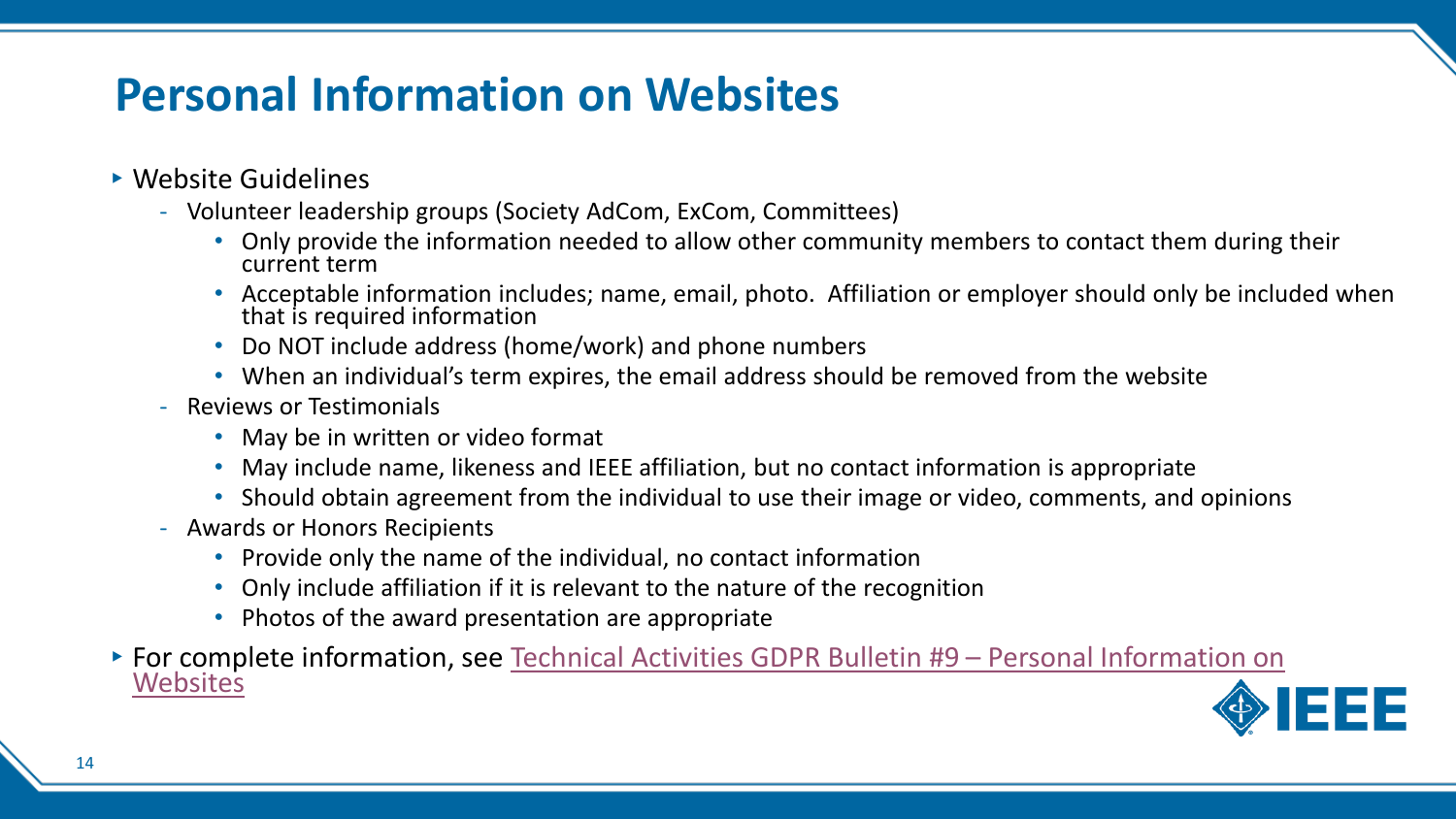### **IEEE Data Access and Use Policy**

#### *Policy Summary*

- ▸This [policy](https://www.ieee.org/ieee-data-access-and-use-policy.html) outlines the data privacy responsibilities of IEEE Staff and Volunteers, as well as associated third parties acting on behalf of IEEE, when collecting and/or managing personal data
- ▸Data Collection and Access
	- Must present to data subjects the purpose for which the data is being collected, a link and agreement to the IEEE Privacy Policy, a link to any specific terms and conditions and a link to agree to receive additional information outside of the purpose described (subscriptions)
	- These agreements/acceptances must be communicated to IEEE CMS for tracking and compliance during marketing activities
	- Publication or sharing of data must be in accordance with the IEEE policies and practices
	- Mass email communications must allow the user to unsubscribe from further communications
- $\triangleright$  Data Processing and Handling
	- IEEE is responsible for all IEEE Data processed on his behalf, including that done by third party partners
	- Data shall only be processed as previously communicated to the user when the data was given
	- Processing the data is necessary for legitimate business purposes; or there are legal requirements for processing the data (e.g. processing a financial transaction during a purchase)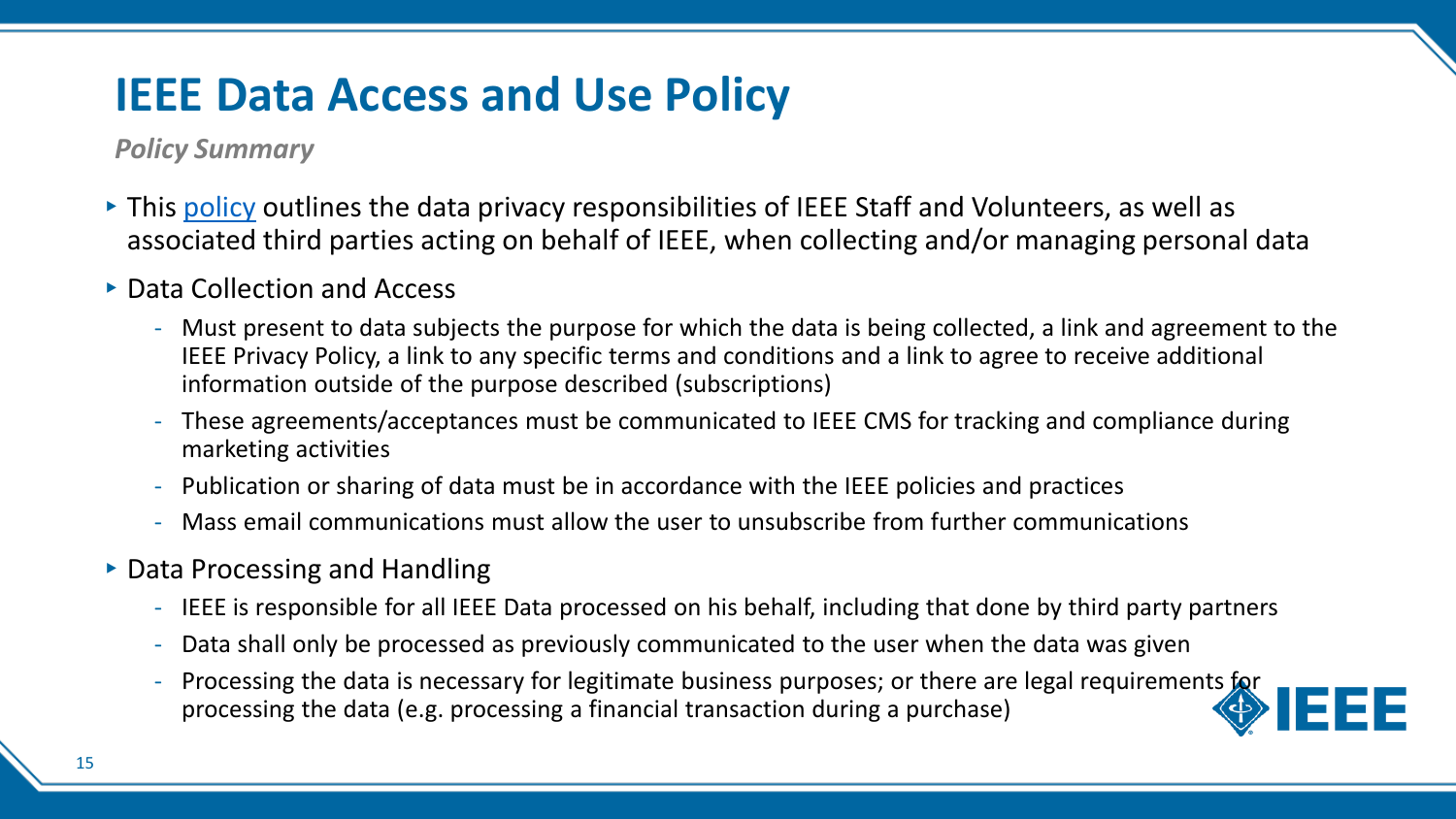#### **IEEE Data Access and Use Policy – cont.**

#### ▸Data Management

- Sensitive personal data must be encrypted
- Must take precautions to make sure IEEE Data is stored and handled securely and is not accessible to unauthorized individuals
- Data is deleted from personal devices where it is no longer needed
- See the updated Records Retention schedule for when to keep data and when to delete it
- ▶ Data Privacy [compliance course](http://sites.ieee.org/gdpr/training) for volunteers and staff
	- Updated with information about the new policy

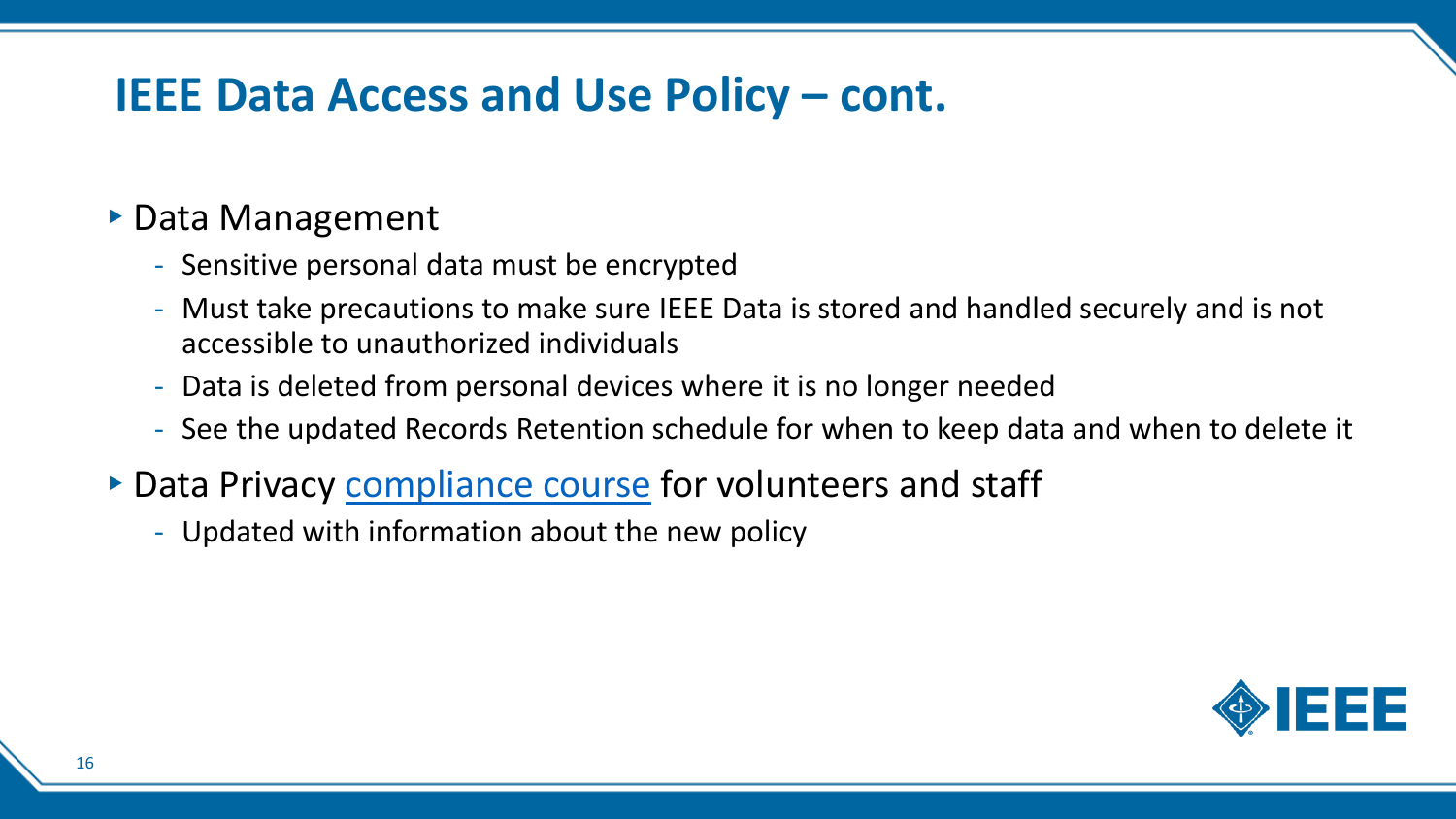## **Handling Data Breaches Under GDPR**

- ▸[Data Breach protocol documented and communicated in TA GDPR Bulletin](https://ta.ieee.org/operations/technical-activities-gdpr-resource-page/bulletin-2-Handling-Data-Breaches-Under-GDPR) #2: Handling Data Breaches under GDPR
	- Simple description of what a breach could entail
	- Emphasis on rapid action to notify IEEE
	- Directed to report to IEEE IT Security Team at [privacy@ieee.org](mailto:privacy@ieee.org)
	- Recommended to forward bulletin to colleagues who handle personal data, newsletters/websites or other activities that include personal data
- ▸Data Breach protocol also included in the [Data Access and Use Policy](https://www.ieee.org/ieee-data-access-and-use-policy.html) and associated training
- ▶ Breaches are anything that potentially exposes sensitive information
	- Hacking or system intrusions
	- Loss or theft of PC, mobile device
	- Sending personal data to an incorrect recipient
	- Access by an unauthorized third party

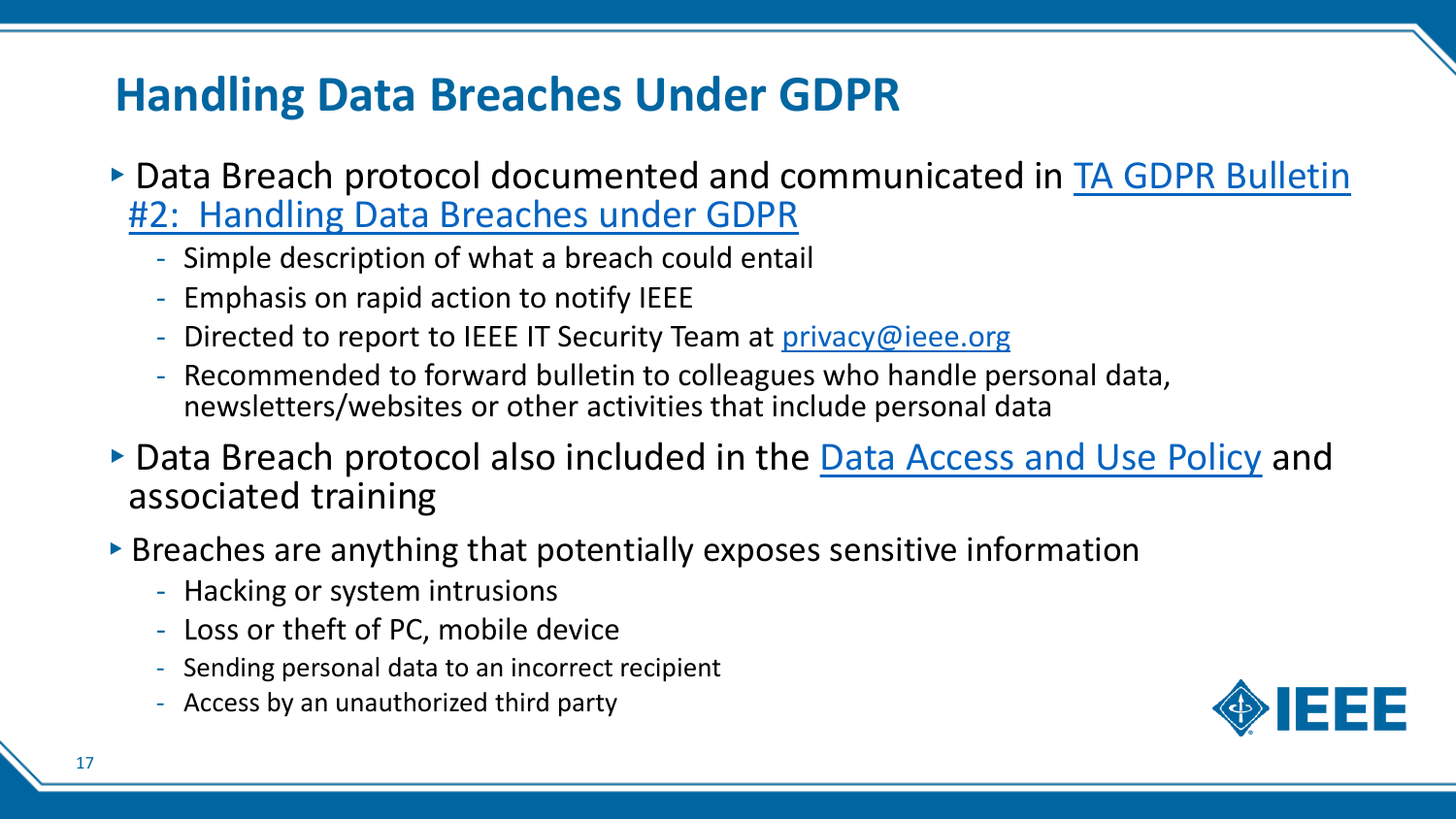## **Types of Data Subject Requests**

*Putting control of personal information in the hands of the data subject*

- ▸Right of access ('Right to know what information has been collected')
- ▸Right to rectification ('Right to correct or update data')
- ▸Right to erasure ('Right to be forgotten' )
- ▸Right to restriction of processing ('Exclude my data from defined processing')
- ▸Communicate any rectification or erasure of personal data or restriction of processing
- $\triangleright$  Right to data portability
- ▸Automated individual decision-making, including profiling

These requests apply to **ALL** areas where data is held or processed, including staff, volunteer, and third-party partners

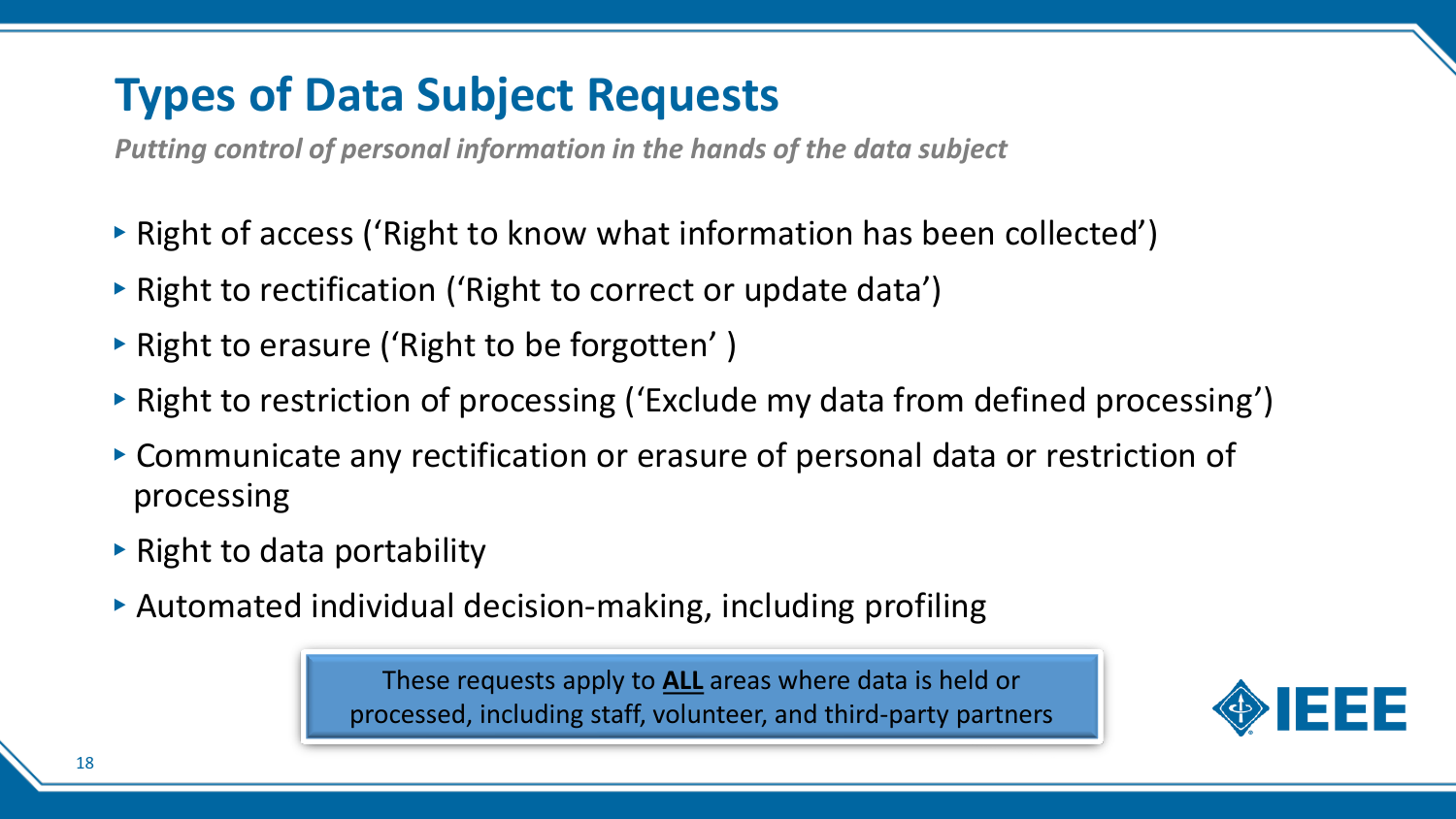## **Handling Data Subject Requests - Overview**

#### ▸Data Subject Request intake process

- Individual requests submitted via web form, IEEE Contact Center, or by sending an email to Privacy mailbox with specific subject-line
- Requests evaluated by DPO and Legal to determine legitimacy
- Requests passed to OUs for action
- ▸Technical Activities process developed in July 2018 for outreach to S/C/TC for action and verification [\(TA GDPR Bulletin #6: Handling Requests From Individuals Under GDPR](https://ta.ieee.org/operations/technical-activities-data-privacy-resource-page/bulletin-6-handling-requests-from-individuals-under-gdpr))
- $\triangleright$  Notification to S/C/TC primary contacts for action
	- Executive office staff (ED or designate) or other TA staff (39 communities)
	- Third-party association support vendor (e.g., ConferenceCatalyst) (11 communities)
	- For volunteer-only societies, default is President who may delegate to POC (18 communities)
- ▸Process improvements identified and being developed
	- Separate process for conferences with direct outreach by MCE required and under development
	- Focus on positive confirmation of action by POCs to ensure compliance
- $_{19}$  Annual update to POC list in January

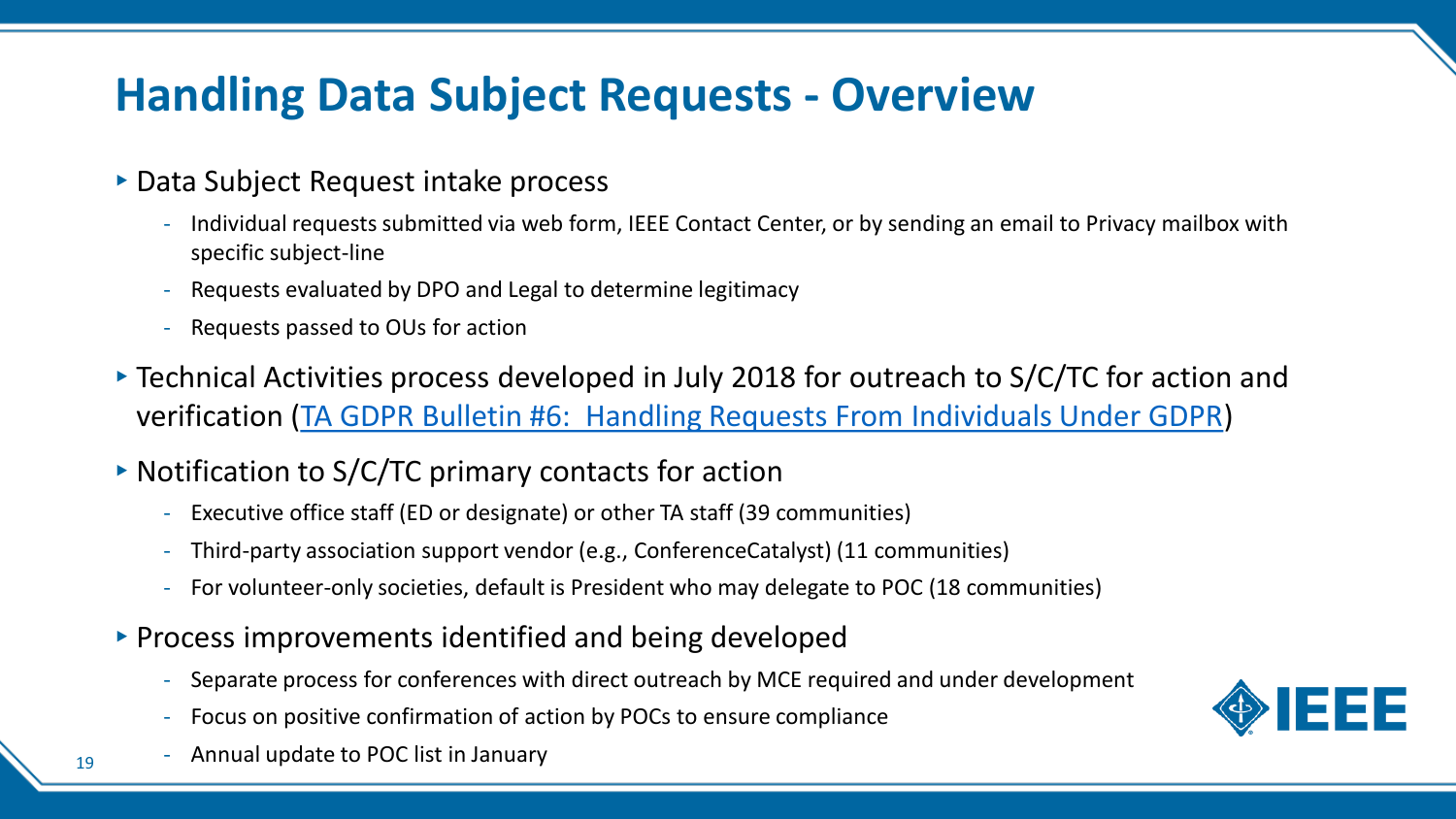# **Society/Council/TC Data Subject Request Point of Contact**

*Roles and Responsibilities*

- ▸Responsible for checking all relevant systems for the data subject's information for each type of request that is issued
	- Marketing lists
	- Activity participants (conference/events, webinars, training or certification programs, publishing, etc.)
- ▸Some lists are reviewed by other IEEE organizations and do not need to be checked by the S/C/TC
	- Membership information will be handled by MGA
	- Centralized training and education are handled by EA
	- Periodical authors/reviewers in ScholarOne are handled by the Publications team
	- Centralized marketing-held lists such as BDRS, Marketo
- $\triangleright$  Request type and action
	- Right to be Forgotten Removing and confirm removal of data subject from relevant systems
	- Access to Their Data Providing data file for each instance the data subject appears
	- Retract Consent from Communications Removing and confirm removal of data subject from re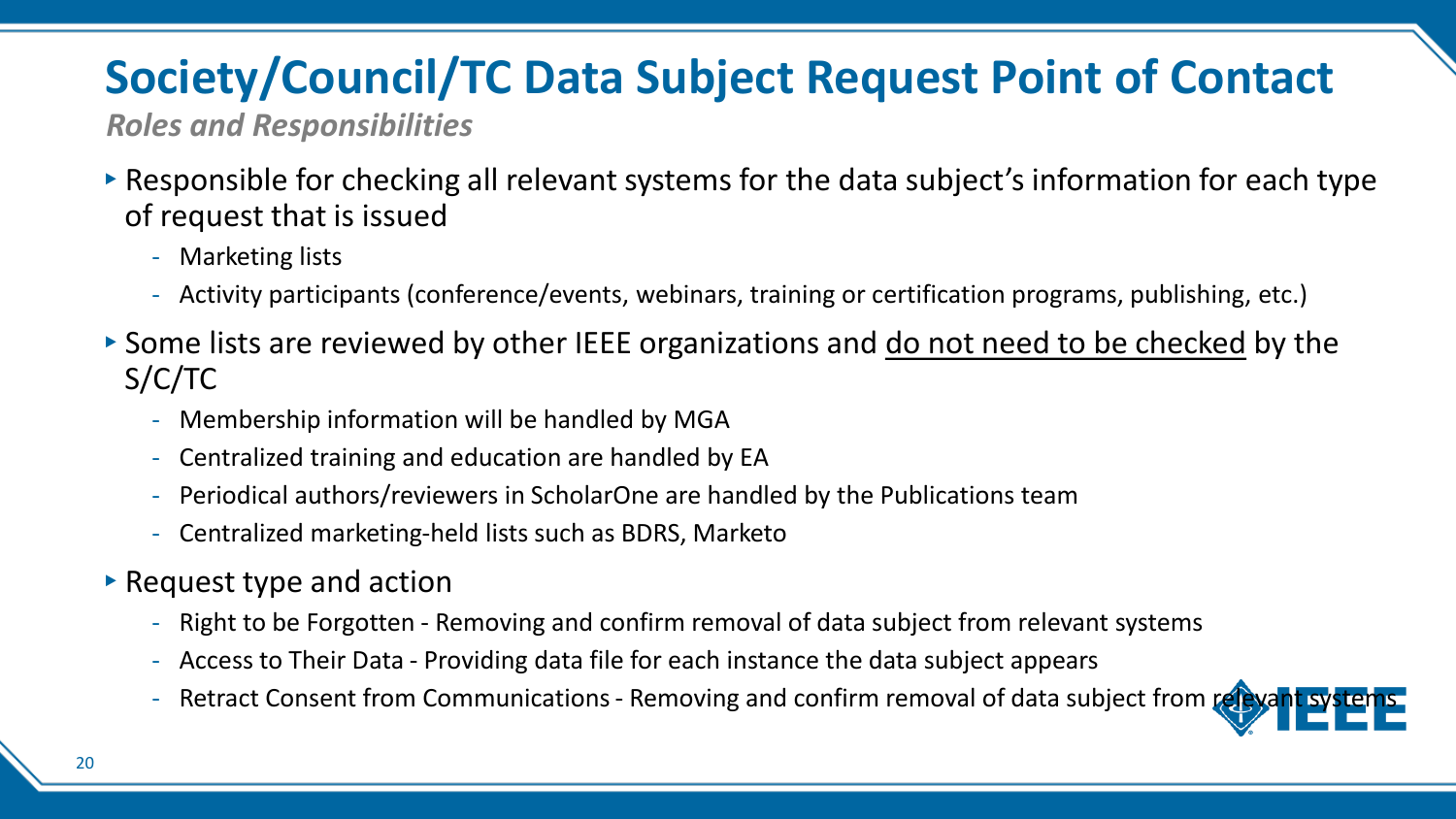#### **How You Can Help**

▸IEEE Volunteers and Staff should familiarize yourself with data privacy information

- TA Data Privacy Bulletins
- Permission-based marketing approach
- Tools (bulk list load, list validation, etc.)
- New Data Access and Use Policy
- $\triangleright$  [Reach out to the GDPR team to respond to questions you can't answer via](https://ta.ieee.org/home/ta-answer-central) TA Answer Central
- ▶ Be responsive to Data Subject Requests
	- Investigate and act promptly
	- Respond back to the TA Coordinator via the email instructions
- ▸Communicate importance and process for volunteers to report data breaches right away